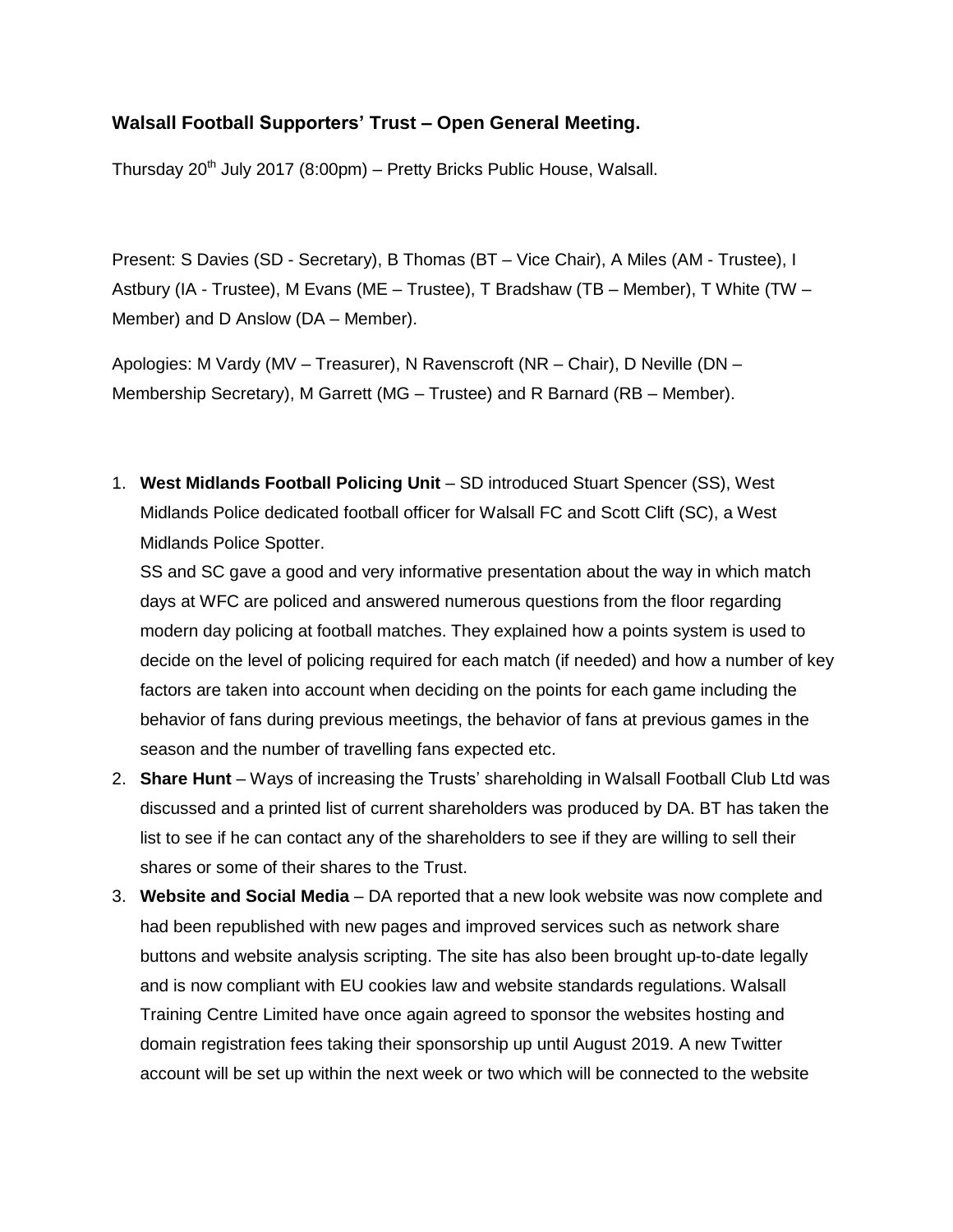alongside the existing Facebook Group and Facebook Page to allow us to share stories across social media easily. As always, DA was thanked for his excellent work.

- 4. **Membership** No report from DN but SD informed the meeting that the club has agreed to the Trust having a table at the first two Saturday home games on the main car park. SD requested the help of the Board Members these Membership Drives.
- 5. **West Midlands Police Independent Supporters Action Group** SD has been attending the WMPISAG Meetings throughout the year representing the supporters of Walsall FC at Tally Ho along with WMP and representatives from all West Midlands Clubs. Any policing issues should be reported to SD in order for him to make enquiries with the WMPISAG.
- 6. **Trust FC** SD stated that following recent comments made on social media, he feels a meeting is required with Trust FC Manager Rob Harvey (RH) to discuss expectation from both sides.
- 7. **Walsall FC Sierra Leone** SD said that the SL team was unsuccessful in their bid to travel to Sweden due to Government bureaucracy but remain committed to being a strong and stable domestic club. The Trust did not give any money towards the trip due to its uncertainty. We are still collecting items of kit, boots etc to send over and we remain committed to supporting the team.
- 8. **Walsall FC Legends** Still playing and raising money for charity though sourcing players is proving difficult. The team has a full fixture program throughout August and September.
- 9. **Walsall FC Former Players Association** The FPA is still going and has limited funds for funeral floral tributes. A thank you was given the Phil Aston for donating £50 which was very much appreciated. Former Players Day remains popular with ex-players and supporters alike.
- 10. **Trust Charity for 2017/18 Season** SD proposed that the Trust continues its support of the Saddlers Learning Centre by way of funding the medals and trophies once again. Due to health issues and a mix-up, the Trust are still to pay for 2016/17 season, but this will be rectified as soon as possible. The meeting agreed to continue its support of the SLC.
- 11. **Fans V Legends** Date confirmed for 1/11/17 (2pm) at Rushall Olympic. Same format as previous years, 22 players maximum for fans team, £10 to play. RH to be invited to manage the fans team.
- 12. Toy Collection Saturday 9<sup>th</sup> December at the Banks's Stadium. Agreed with Club.
- 13. **Treasurers Report** We still have a couple of bills to be deducted from the last statement and the balance stands at £1414.91 once these have been deducted. BT suggested that